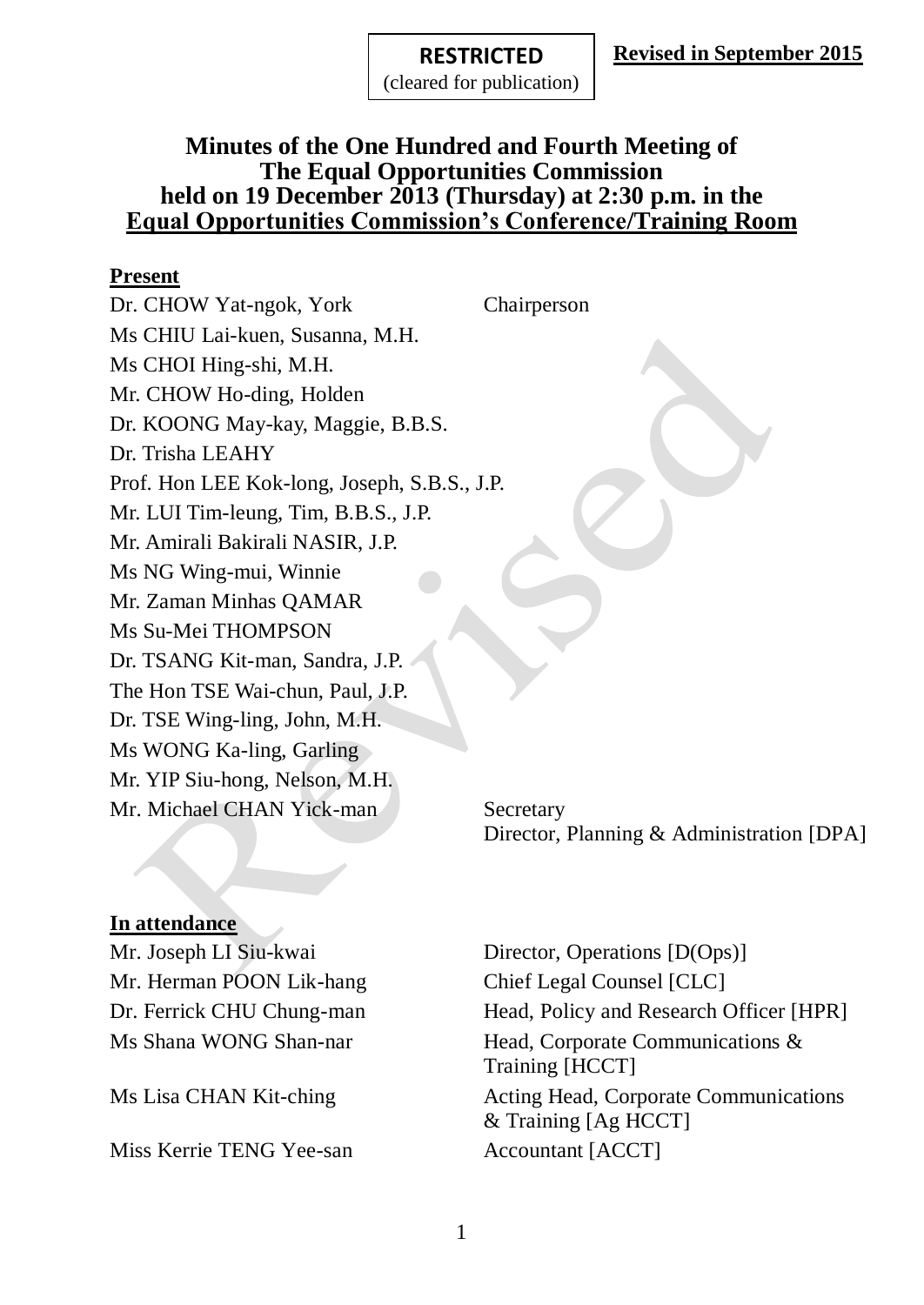**Revised in September 2015**

|                                  | (URANG IOI PUDIKANON)                                                   |                               |  |
|----------------------------------|-------------------------------------------------------------------------|-------------------------------|--|
| Miss Gloria YU Wai-ling          | Senior Equal Opportunities Officer,<br>Administration & Personnel [SAP] |                               |  |
| Mr. Peter Charles READING        | Legal Counsel [LC4]                                                     |                               |  |
| Mr. Sam HO Hon-sum               | <b>Senior Corporate Communications</b><br>Officer [SCCO4]               |                               |  |
| Mr. Robert LI<br>Miss Peggy WONG | <b>Consumer Search</b><br>Hong Kong Ltd. [CSG]                          | for Agenda<br>Item No. 5 only |  |

**RESTRICTED RESTRICTED** (cleared for publication)

### **I. Introduction**

1. The Chairperson (C/EOC) welcomed all Commission Members (Members) and the representatives of Consumer Search Hong Kong Limited (CSG), the external consultant engaged by the EOC to conduct the Customer Satisfaction Survey 2013, Mr. Robert LI and Miss Peggy WONG to the  $104<sup>th</sup>$ Meeting.

*(Ms Susanna CHIU and Dr. Maggie KOONG joined the meeting at this juncture.)*

2. C/EOC said that a press briefing would be held after the meeting in accordance with the usual practice.

3. C/EOC proposed and Members agreed to consider Agenda Item No. 5 on "Findings of the 2013 Customer Satisfaction Survey on EOC's Complaints Handling Mechanism" first before "Confirmation of Minutes", "Matters Arising" and other new Agenda Items, so that representatives from CSG could leave the meeting when discussion on this item was finished.

# **II. Findings of the 2013 Customer Satisfaction Survey on EOC's Complaints Handling Mechanism** (EOC Paper No. 23/2013; Agenda Item No. 5)

4. EOC Paper No. 23/2013 presented the key findings of the Customer Satisfaction Survey on EOC's Complaint Handling and Enquiry Service conducted for the period from 1 August 2012 to 31 July 2013 (CSS-2013).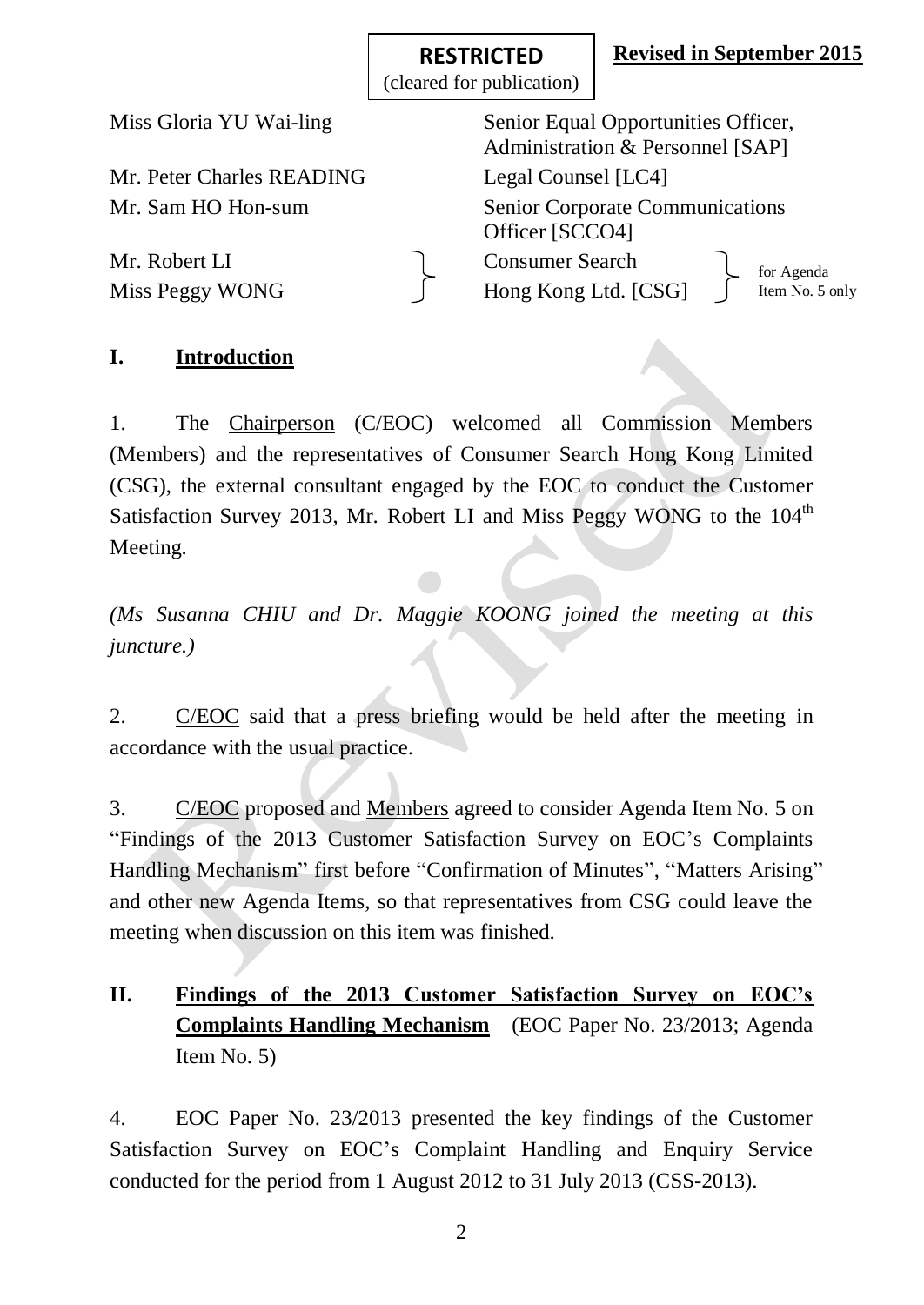*(Ms Su-Mei THOMPSON, Prof. Joseph LEE, Dr. John TSE and Mr. Holden CHOW joined the meeting at this juncture)* 

5. Members noted that as a regular monitoring exercise, the EOC had been conducting Customer Satisfaction Survey (CSS) annually since 2009. Initially CSSs were conducted in-house. In 2011, the Efficiency Unit (EU) of the Hong Kong Government was invited to conduct a study on EOC's complaint handling procedures to improve service efficiency and effectiveness and enhance customer satisfaction. Following the recommendation of the EU, the administration of the CSS has from 2012 been co-ordinated by the Planning and Administration Division and Consumer Search Hong Kong Limited (CSG), an independent consultancy company, was engaged to improve the survey methodology, expand the survey scope and conduct the CSS-2012.

6. Survey results and the major findings of CSS-2012 were presented to Members in the  $99<sup>th</sup>$  Meeting held on 20 December 2012. At the meeting, Members found that CSS-2012 was conducted with a high standard and findings in CSS-2012 could be used as a baseline benchmark for comparison in future surveys. In this connection, CSG was engaged again to conduct CSS-2013 in accordance with EOC's Procurement of Stores and Service Procedure. Representatives from CSG, Mr. Robert LI and Miss Peggy WONG were invited to attend this meeting to present the key findings of CSS-2013.

7. Mr. Robert LI presented to Members the methodology, enumeration results and key finding of the CSS-2013. Some verbatim feedback obtained from respondents on areas where EOC might further improve and suggestions by CSG for service improvement based on the findings, including some technical recommendations to obtain more in-depth understanding of the customers' feedback were shared in the meeting.

### *(Mr. AB NASIR joined the meeting at this juncture)*

8. In response to the question raised by The Hon Paul TSE related to the higher satisfaction rate observed in Complainants with cases concluded within 6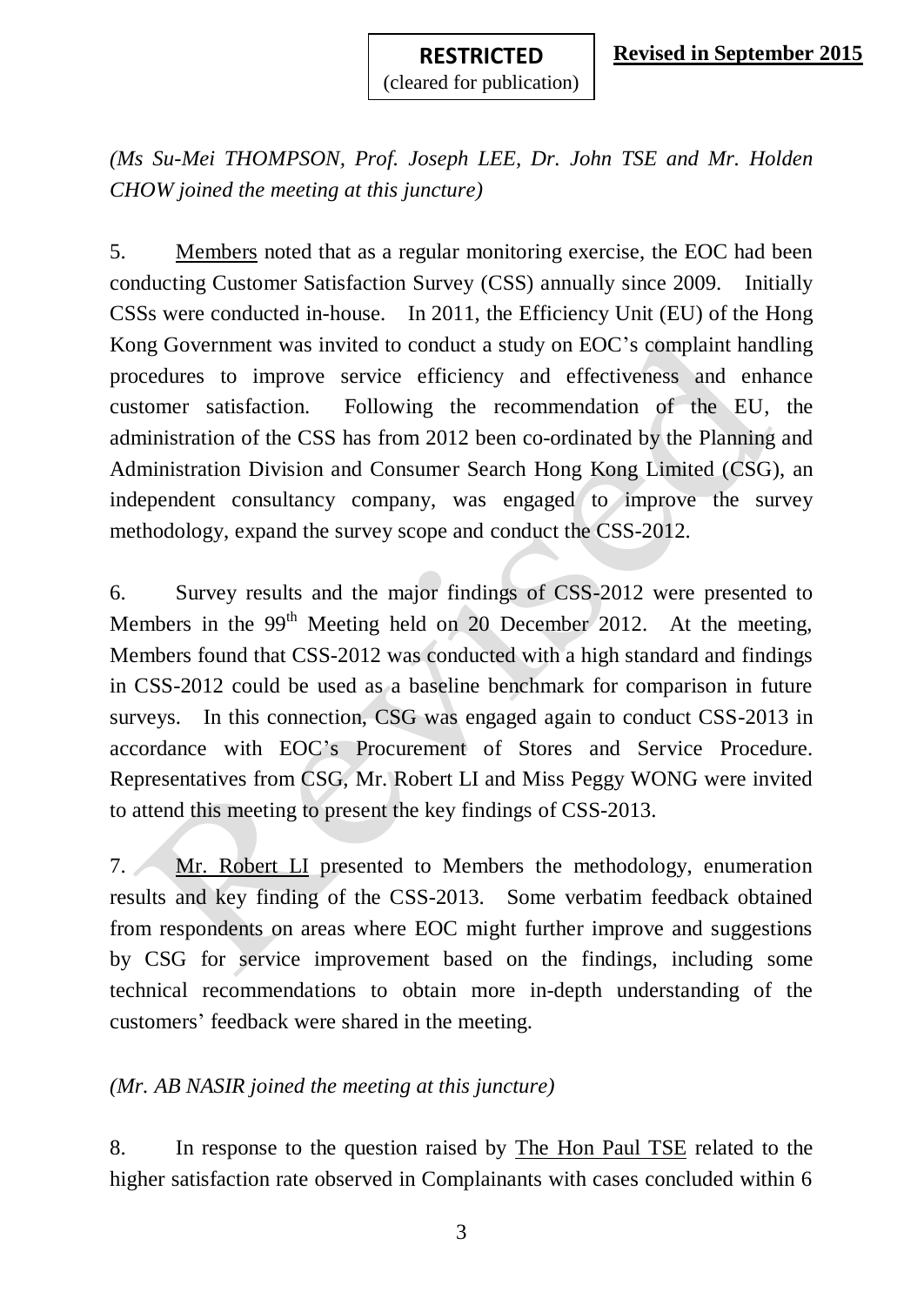### **Revised in September 2015**

**RESTRICTED RESTRICTED** (cleared for publication)

months and over 12 months than those with cases concluded in 6 to 12 months, C/EOC explained that for cases concluded within 6 months, they were mainly fast track conciliated cases; hence, the satisfaction rate for Complainants would be higher. For those cases which the EOC had spent more than 12 months to conclude, they were mainly cases involving relatively more complex issues. When these cases were concluded, certain complex points and issues were clarified which might account for the higher satisfaction rate observed. To facilitate a deeper understanding of the different satisfaction rates of Complainants and Respondents against the duration of case handling, Mr. Nelson YIP requested CSG to consider further groupings of Complainants and Respondents and enumerate their respective satisfaction rates. Mr. Robert LI responded that they could try but the number of Complainants and Respondents in specific groups might not be large enough to provide valid comparisons.

9. In response to a question raised by Mr. Holden CHOW, D(Ops) said that the EOC's complaints handling system was aimed at resolving disputes between parties through conciliation. Where there was a prima facie case, the normal handling steps would include meeting with Complainant, collecting relevant documents, assisting the Complainant to focus on the issues, and the writing up of statement of complaint. When the basic information was ready, the Respondent would be informed of the complaint. Parties to the complaint would be invited to a fast-track conciliation meeting for sorting out differences before commencing a full investigation. Where there was no settlement, full investigation would entail which included formal written response from the Respondent, rebuttal from the Complainant, exchange of information gathered, interview of witnesses, and site visits (usually for accessibility cases). The communication with parties was direct, interactive and not confined to correspondences.

10. On the question raised by Ms Su-Mei THOMPSON, C/EOC said that the Office might consider uploading the executive summary of the survey on EOC's website. In response to Dr. John TSE's comment on the significant difference in the satisfaction levels between Complainants and Respondents, D(Ops) said that efforts would be made to raise Complainants' ratings as far as possible. C/EOC added that the ratings of Complainants could be low if their expectation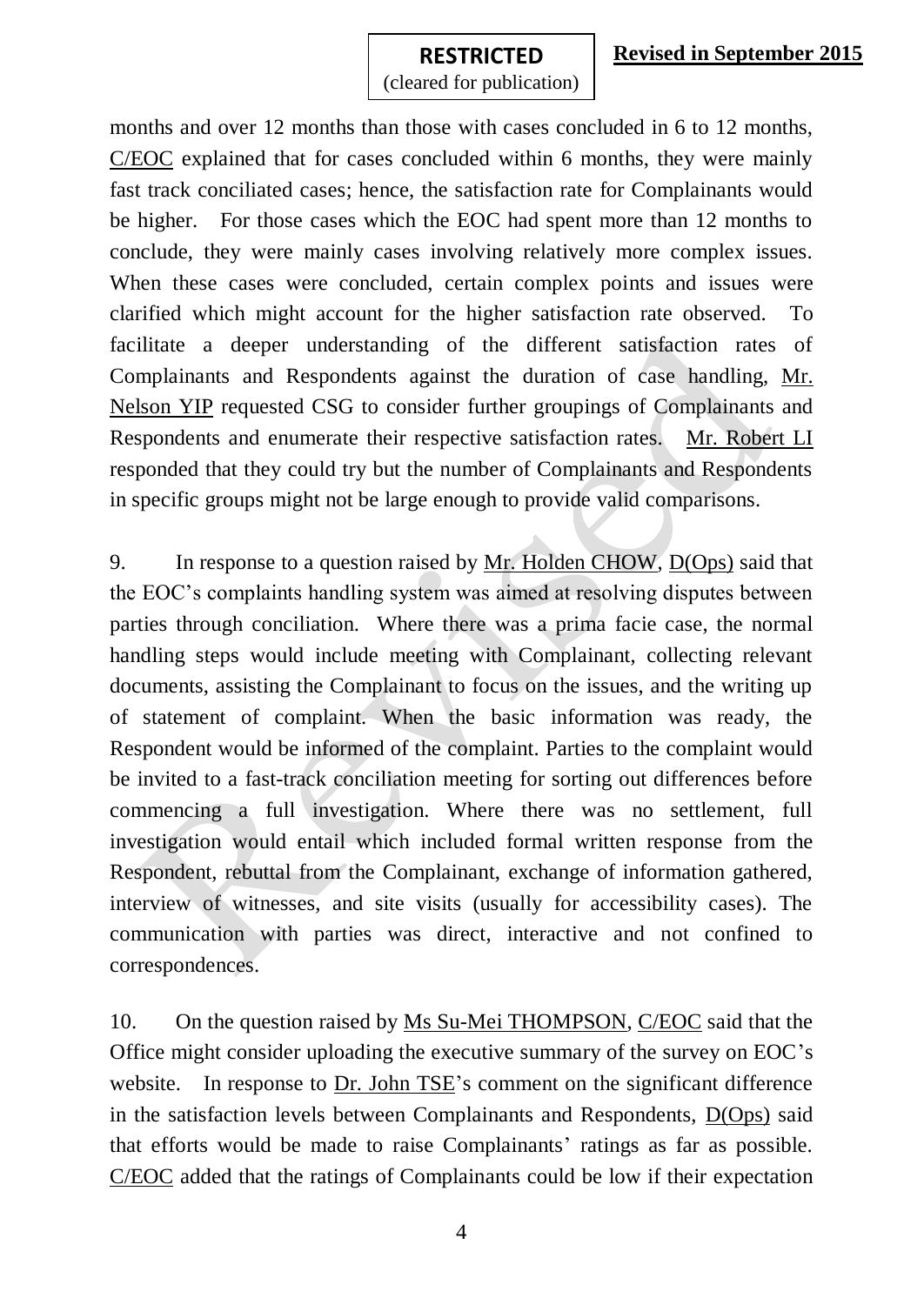#### **RESTRICTED RESTRICTED**

(cleared for publication)

was not met and their cases were not successful. Nonetheless, whether a case was successful would be dependent on the facts available and the willingness of the parties concerned to conciliate. Hence, what the Office could do was to endeavour to manage Complainants' expectation early and to try its utmost to effect an amicable settlement.

11. In response to questions raised by Ms Susanna CHIU, D(Ops) said that when the Office first conducted the pilot CSS in 2009, the survey and the questions were designed by making reference to similar surveys conducted by the Australian Human Rights Commission (AHRC). In general, it was noted that the ratings obtained by AHRC in their surveys were higher than those obtained by the EOC in that pilot survey. Mr. Robert LI added that there was a general difference in ratings given by survey respondents elsewhere and in Hong Kong. For instance, he said that westerners usually gave higher ratings if they were generally satisfied but Chinese survey respondents would be the other way round. However, both would give approximately the same ratings if they were both dissatisfied. On the avenues where Complainants could seek assistance, D(Ops) said that the Office has been providing such information to parties concerned where appropriate, if their cases could not be dealt with by the EOC. On whether training in Employment Ordinance was required for staff in the Operations Division, D(Ops) said staff in the Division were well-versed with the Ordinance, but it was always good to provide refresher training.

12. In response to suggestions by Dr. Maggie KOONG on how to manage the expectation of Complainants, D(Ops) said that that investigation protocols, frequently asked Questions and Answers for Complainants, leaflets to concisely explain the likely steps and procedures in lodging complaints were all already in place to help staff manage clients' expectation.

13. In response to comments by Prof. Joseph LEE, DPA said that it was not easy to provide specific recommendations for improvement without follow up questions, or in some cases focus group meetings to clearly understand the major reasons of respondents' dissatisfaction. The EOC would try to address this issue in future surveys.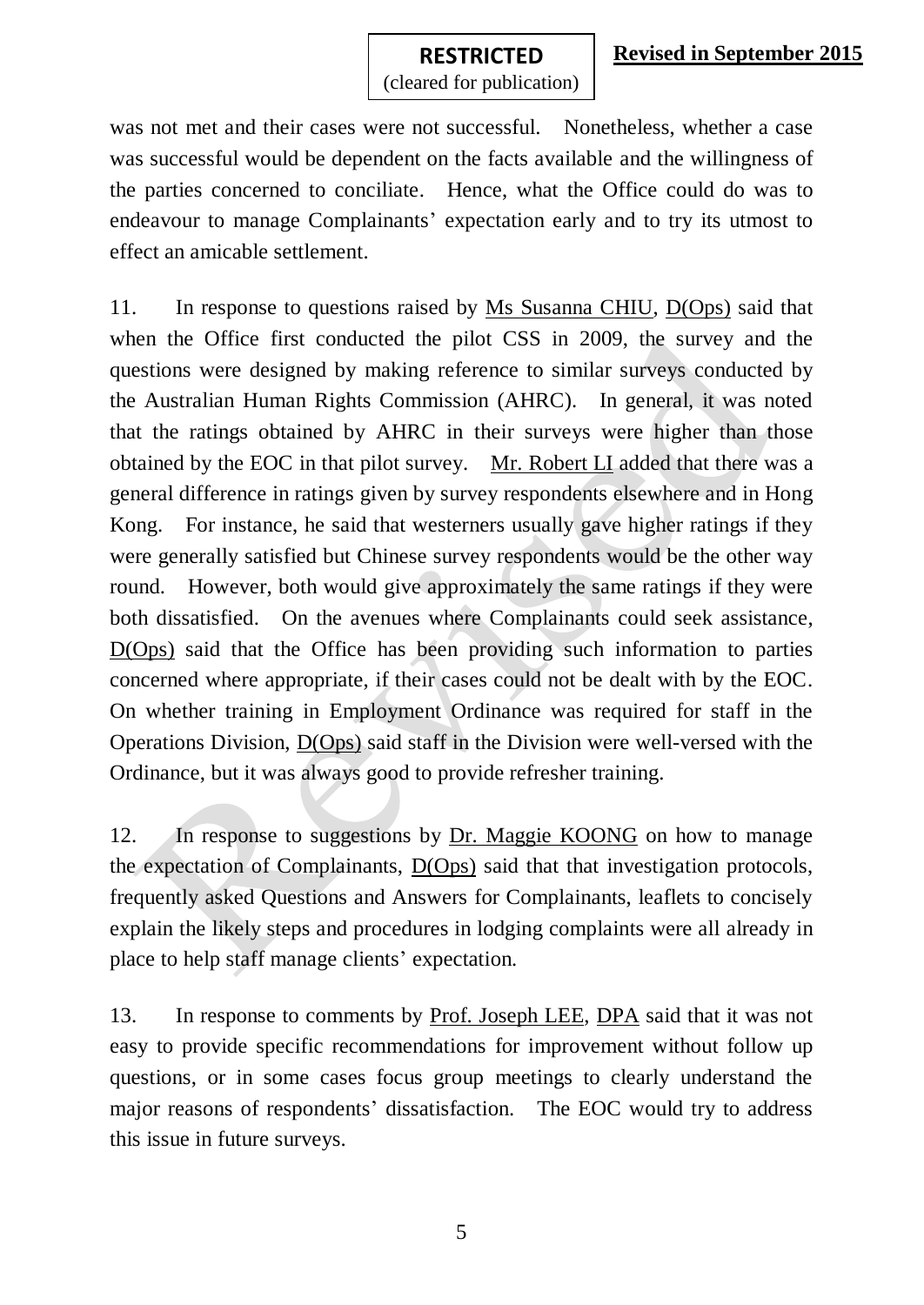14. C/EOC thanked Members for their views expressed and Mr. Robert LI and Miss Peggy WONG for their attendance. D(Ops) was asked to give thoughts and endeavour to explore ways to improve clients' satisfaction in the future and follow up on the suggestions in CSS-2013.

*(Mr. Robert LI and Miss Peggy WONG left the meeting at this juncture)*

# **III. Confirmation of Minutes** (Agenda Item No. 1)

15. The Minutes of the 103rd EOC Meeting issued to Members on 16 October 2013 were confirmed without amendment.

## **IV. Matters Arising** (Agenda Item No. 2)

16. Members noted that matters requiring their immediate attention from the last meeting had been included under the new agenda for this meeting.

### **V. New Agenda Items**

# **Progress on The Discrimination Law Review**

(EOC Paper No. 21/2013; Agenda Item No. 3)

17. CLC briefed Members on the key points contained in EOC Paper No. 21/2013 which reported on the progress of work on the legislative review. Members noted that the latest version of the working draft of the Discrimination Law Review (DLR) Consultation Document was put under Appendix I to the paper. An outline table, a provisional timeline and the provisional expenses were put under Appendix II, Appendix III and Appendix IV to the paper respectively.

18. Members noted that the working draft of the DLR Consultation Document was developed from an earlier preliminary outline. It had taken into account discussion in small group Member briefings held in August 2013,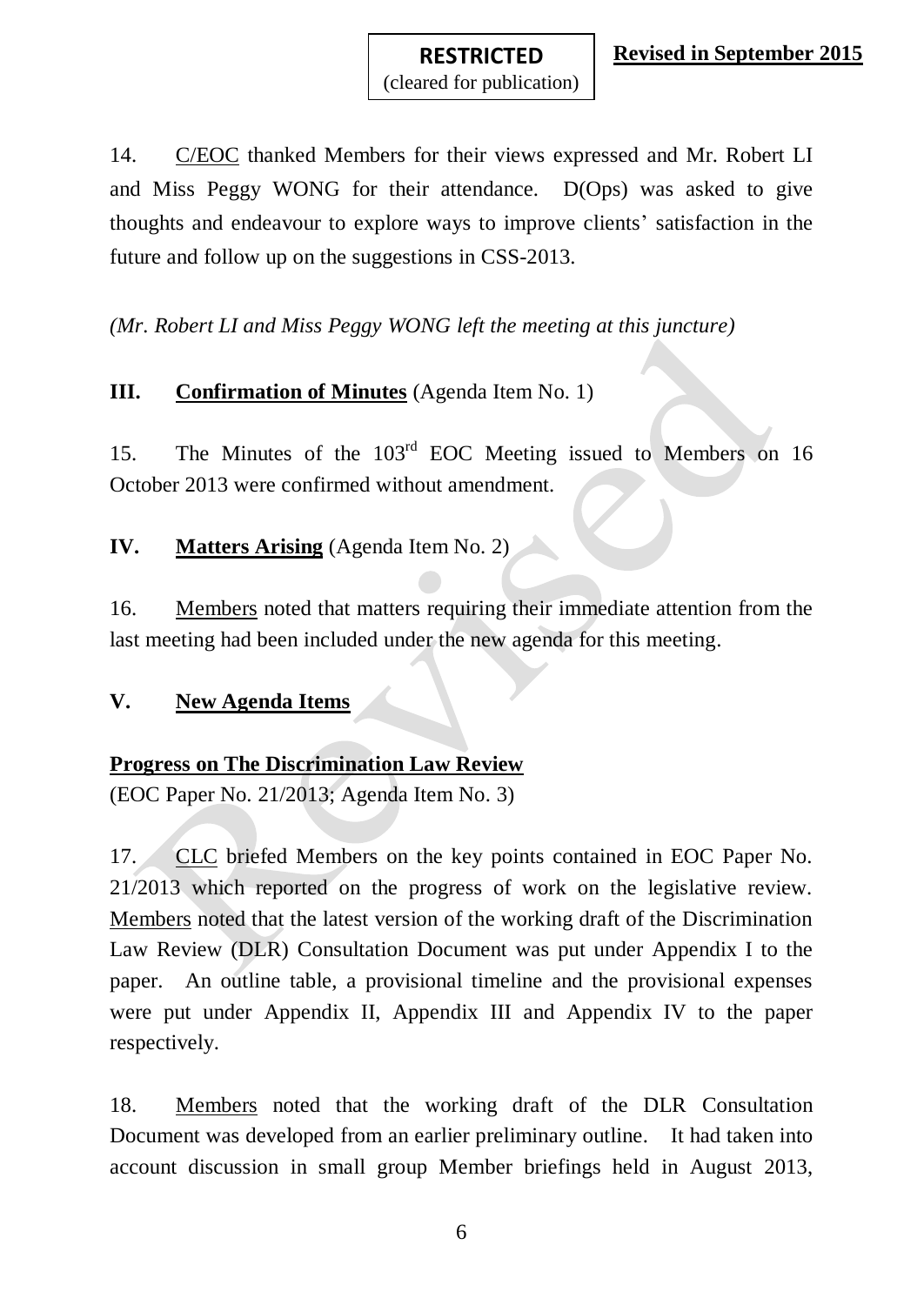meetings with stakeholder groups held in September and October 2013, and also Members Retreat, the last EOC meeting as well as the EOC Annual Forum held in September 2013. Further small group Member briefings had been arranged in November and December 2013 to discuss the working draft. It was hoped that the Consultation Document would be finalized and endorsed by Members in the March 2014 EOC meeting and the DLR Public Consultation could be launched in about June 2014. To this end, it would be desirable if Members would provide comments to the EOC Secretariat by 31 January 2014. C/EOC urged those Members who had not attended the briefing sessions to endeavour attend one of the coming sessions as soon as possible.

19. In response to questions raised by The Hon Paul TSE, C/EOC said that one of the EOC's duties was to review the discrimination legislation and propose amendments when necessary. He did not envisage the Government to take any initiative to start a review. Therefore, the EOC would initiate the review and consult views from stakeholders and the public on the DLR.

20. In response to a question raised by Ms Susanna CHIU, CLC said that an internal task force comprising staff from different Units and Divisions in the EOC had been formed to undertake the work. No additional manpower was required at the moment.

21. Dr. Sandra TSANG noted that the latest version of the DLR Consultation Document had taken into accounts opinions/comments expressed by Members earlier. She appreciated staff's efforts on this area. In addition, she suggested inserting a small paragraph following paragraph 60 on page 25 of Appendix I to provide more information, and enquired about the comprehensiveness and representativeness of the list of stakeholder groups to be consulted as mentioned in Appendix III of the paper. CLC said that a paragraph following paragraph 60 could be inserted into the draft DLR Consultation Document and a detailed list of stakeholder groups to be consulted would be provided to Members for advice beforehand.

22. Dr. John TSE and Ms Susanna CHIU reminded that there would be a lot of public consultations on issues of public concern in 2014, special efforts and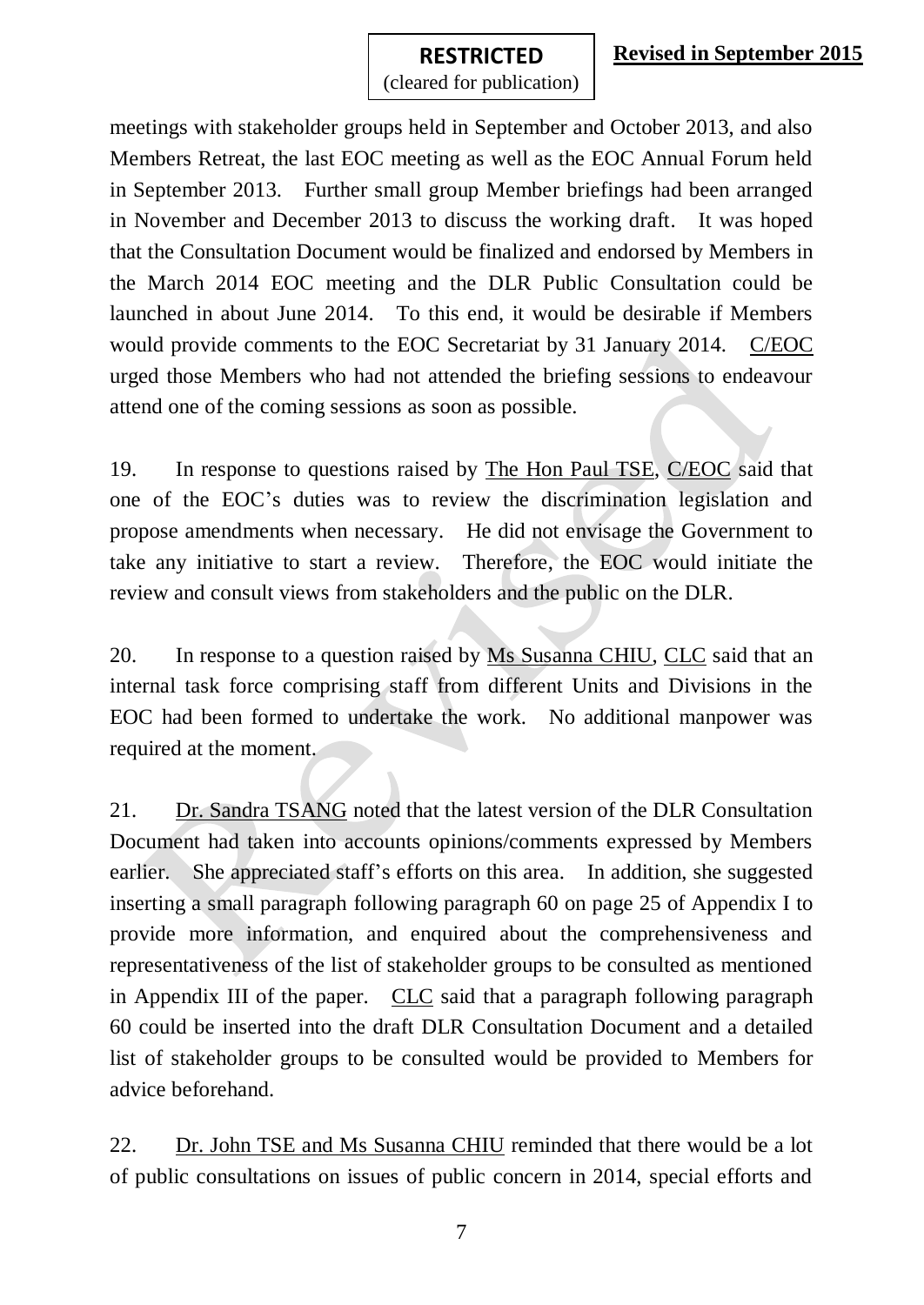strategy should be employed to ensure appropriate public attention was drawn to the EOC's DLR Consultation. HCCT assured Members that in the last public consultation exercises conducted by the EOC, such as the public consultation on the Code of Practice related to the RDO and DDO, 3 rounds of public consultation were held and sufficient comments were received. C/EOC added that in the current exercise, the Office had already discussed the DLR with more than 10 organizations, it might help relieve the pressure when the DLR Public Consultation was launched in June 2014.

23. C/EOC thanked Members for their constructive inputs to the DLR and the Consultation Document. Again, he reminded Members who had yet to attend the DLR briefing session to spare their time to attend as soon as possible.

### **Post-event-review of the EOC Forum 2013**

(EOC Paper No. 22/2013; Agenda Item No. 4)

24. DPA briefed Members on the salient points contained in EOC Paper No. 22/2013 which consolidated the experience gained from organizing the EOC Forum 2013, provided suggestions for continuous improvement and presented the feedback collected from the Forum participants.

25. Members noted that the EOC Forum 2013 had been successfully held on 23 September 2013. A total of 302 participants had attended the Forum. For continuous improvement, the Office had proposed some suggestions for organizing future EOC Forums for consideration by the Administration and Finance Committee (A&FC). The A&FC had considered the suggestions at its 67th Meeting held on 7 November 2013. A&FC Members generally agreed to the suggestions and proposed further ones for the Board's consideration. Details of the suggestions were contained in Appendix I to EOC Paper No. 22/2013.

26. Members noted that at the  $67<sup>th</sup>$  A&FC Meeting, A&FC Members suggested to consider venues on the Kowloon side for the 2014 Forum and to give more thoughts on the format of the Forum. If required, a one-day event could be considered and expert speakers could be invited to speak on topical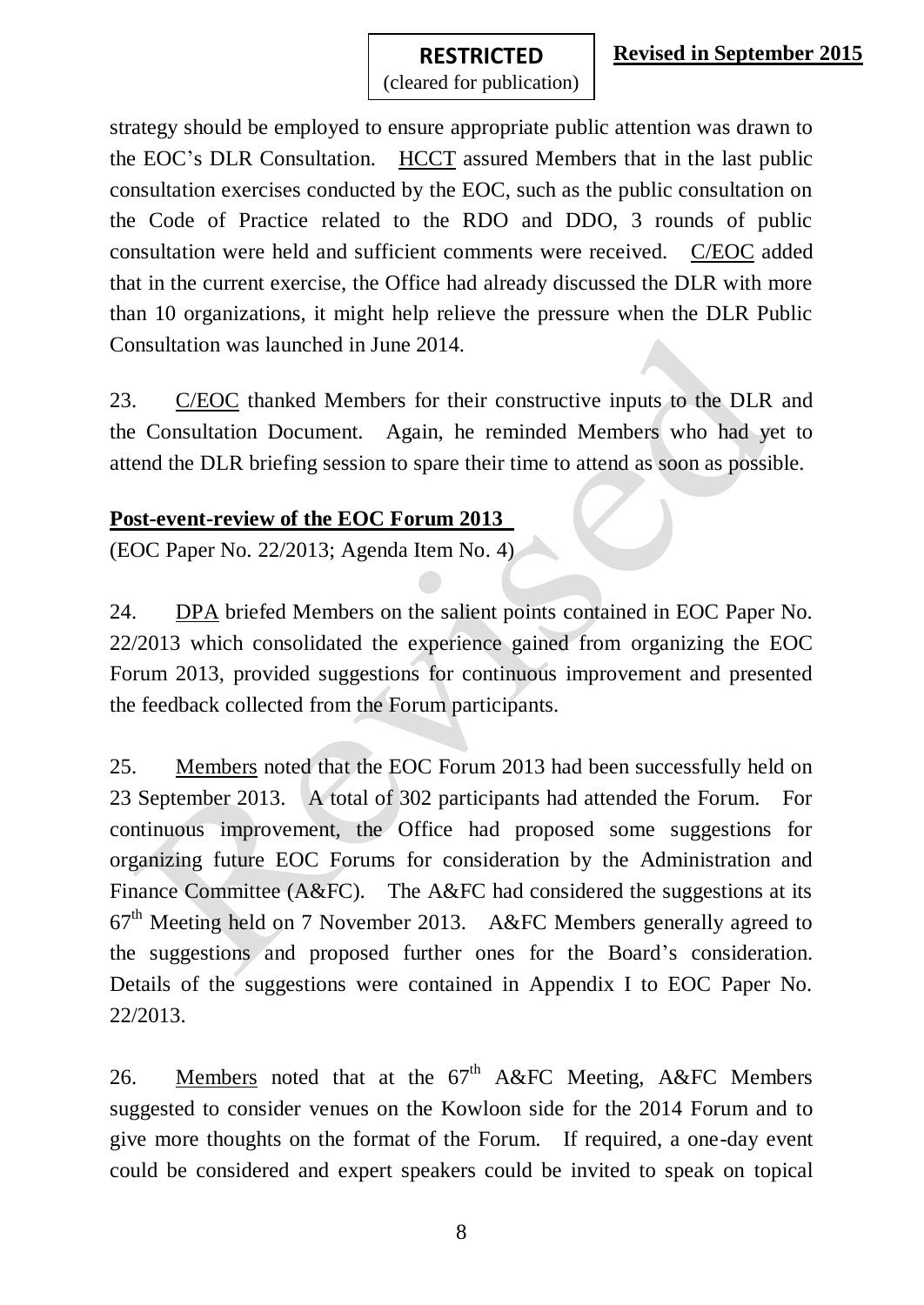### **Revised in September 2015**

#### **RESTRICTED RESTRICTED**

(cleared for publication)

subjects of interest related to EOC's work, as part of the event. To facilitate booking of venue, it was suggested to fix the 2014 Forum date early. Subject to Members' view, it could be fixed on Thursday, 25 September 2014.

27. On the feedback collected from participants, Members noted that 70% of those who provided feedback had expressed support to EOC's 3-Year Strategic Work Plan, 88% thought the EOC Forum could enhance communication with stakeholders and members of the public, and 92% considered that the EOC should continue to organize similar forums to enhance communication with and solicit views from stakeholders. Details were contained in Appendix II to the paper. DPA informed the Meeting that there were requests received from some participants to have the survey results for reference.

28. C/EOC thanked Members' presence in the 2013 Forum. He said that although there were only 125 completed questionnaires received from the 302 participants, the survey results could serve as a reference. He suggested and Members agreed that the statistical results in Appendix II to the paper could be provided to participants who requested to have a copy of the survey results for reference. Regarding the date of the 2014 Forum, Members had no objection for it to be held on Thursday, 25 September 2014.

# **Feasibility Study on Legislating against Discrimination on the Grounds of Sexual Orientation and Gender Identity**

(EOC Paper No. 24/2013; Agenda Item No. 6)

29. EOC Paper No. 24/2013 gave an account of the proposal to undertake a study on legislating against discrimination on the grounds of Sexual Orientation and Gender Identity (SOGI) and sought Members' views and advice on the proposed study. HPR briefed Members on the salient points contained in the paper which included the background and reasons for undertaking the study and the initial budget of the proposed study.

30. Members noted that to address the issue of discrimination encountered by sexual minorities in Hong Kong, the Government had set up an Advisory Group on Eliminating Discrimination against Sexual Minorities (the Advisory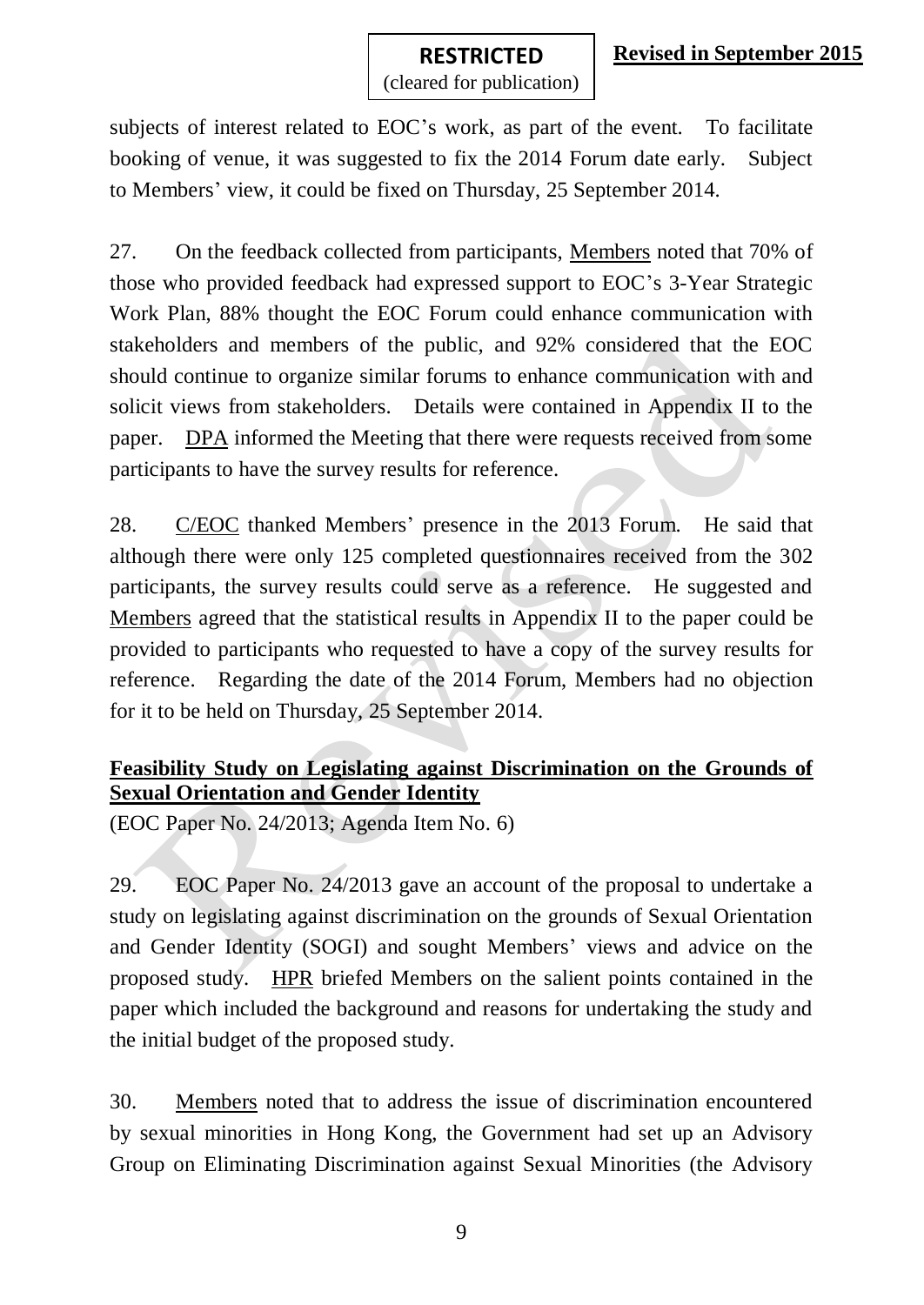Group) in June 2013. In the meeting between C/EOC and the Under Secretary for Constitutional and Mainland held in October 2013, it was noted that the Government was making arrangements to commission a study on the discrimination experienced by sexual minorities in Hong Kong (the Government study). However, the scope of the Government study appeared to be relatively narrow as its primary objective was to ascertain whether sexual minorities were being discriminated against in Hong Kong, and if so, the discrimination they experienced and the domains of protection etc.. It would not touch on areas regarding public views on the introduction of legislation to outlaw discrimination on the grounds of SOGI and the viable measures to be included in the new legislation to address the major concerns raised by different stakeholders. Taking into account international legal obligations to prohibit discrimination against SOGI people, increasing public demand for legislation as well as the limited scope of the Government study, it was proposed to conduct a comprehensive study to identify the discrimination, harassment and vilification encountered by the sexual minorities, to disseminate findings of the study to the public and then gauge public views on discrimination faced by the sexual minorities and legislating against discrimination on the grounds of SOGI.

31. In response to questions raised by Dr. Sandra TSANG and Mr. Tim LUI, C/EOC said that the timeframe for completing the study would be about 12 months and the study report could hopefully be ready by 2015. Also, it was expected that the study could be conducted within the budget of HK\$800,000. He hoped that more objective views from stakeholders could be obtained to help the community better understand the issues involved in SOGI. A working group to steer the subject had yet to be formed and Members who were interested were invited to join the working group to take the matter forward. The Meeting discussed the terms of reference, sample size and the issue of reverse discrimination. HPR confirmed that respondents' views and experience on reverse discrimination would be asked in the study.

*(Dr. Sandra TSANG, The Hon Paul TSE and Mr. ZM QAMAR left the meeting at this juncture)*

32. In response to a question raised by Ms Su-Mei THOMPSON, C/EOC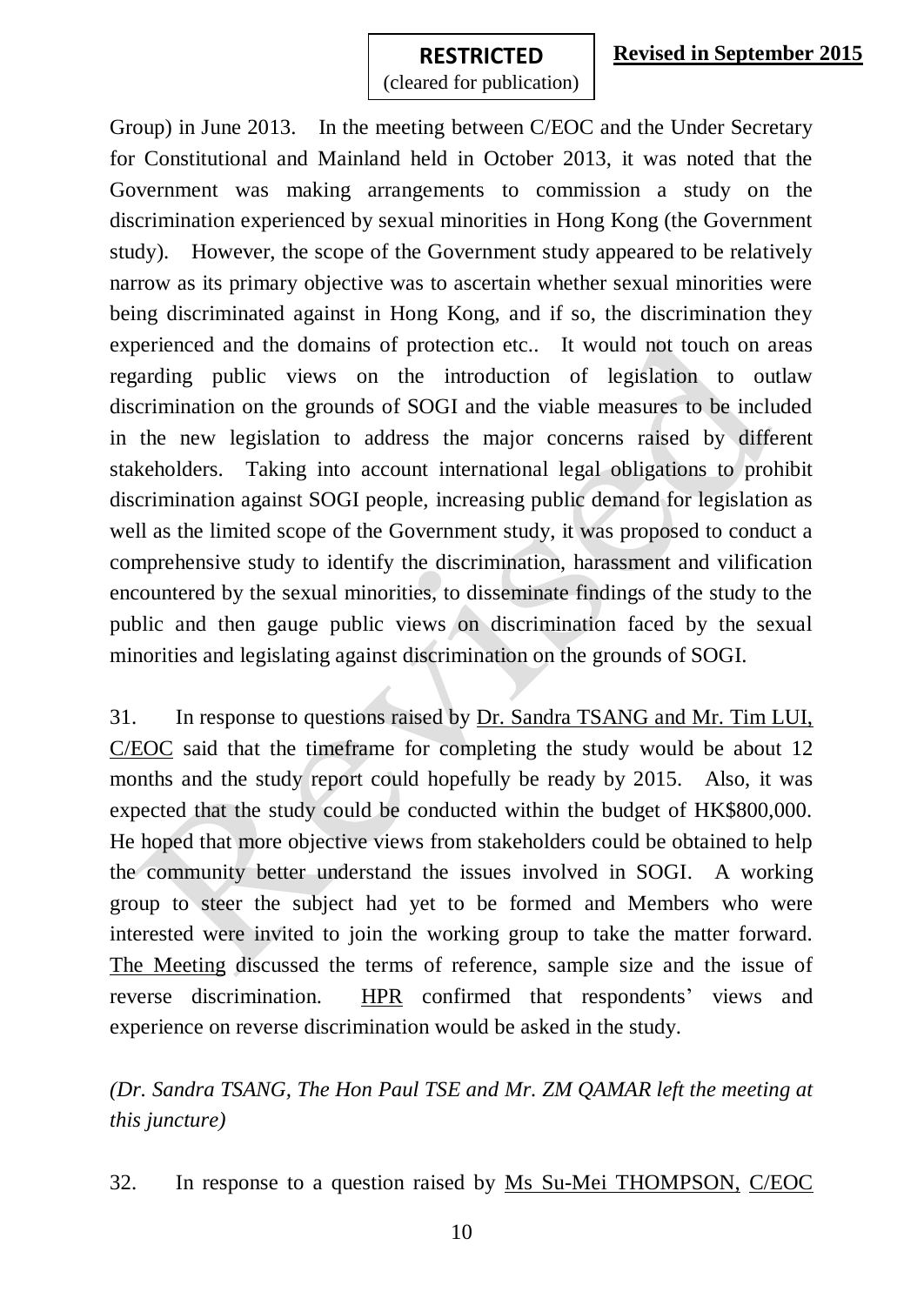said that EOC's overall objective was to work towards elimination of discrimination. All of the Discrimination Ordinances contained provisions setting out the functions of the EOC. They also included a provision that the EOC "may do such things as are necessary for, or incidental or conducive to, the better performance of its functions...". This general provision was intended to set out and ensure that the EOC could do work which although may not be expressly set out as one of its functions and powers, was nevertheless connected to and in furtherance of its functions. Hence, the EOC was acting within its power in the DLR and this study.

*(Ms Winnie NG joined the meeting at this juncture)*

33. Ms Winnie NG expressed support to the study and EOC's efforts on the subject of SOGI.

*(Mr. Nelson YIP left the meeting at this juncture)*

34. Members endorsed the proposed study and the initial budget with details contained in EOC Paper No. 24/2014.

### **File Disposal Policy**

(EOC Paper No. 25/2013; Agenda Item No. 7)

35. DPA explained to Members the EOC's file disposal policy and practices as contained in EOC Paper No. 25/2013.

36. Members noted that there were in general 3 categories of files kept in the EOC Office, which were Case Files, Personnel Files and Subject Files. With due regard to all statutory requirements, and the administrative, operational, legal, fiscal and archival values of the records in the respective categories of files, they should only be kept for as long as they were required. The specific retention periods were listed in the Appendix to EOC Paper No. 25/2013. It was the responsibility of the functional heads to ensure files were maintained by their Division/Unit until such time files have reached the end of their respective retention periods with reasons recorded if their normal retention period needed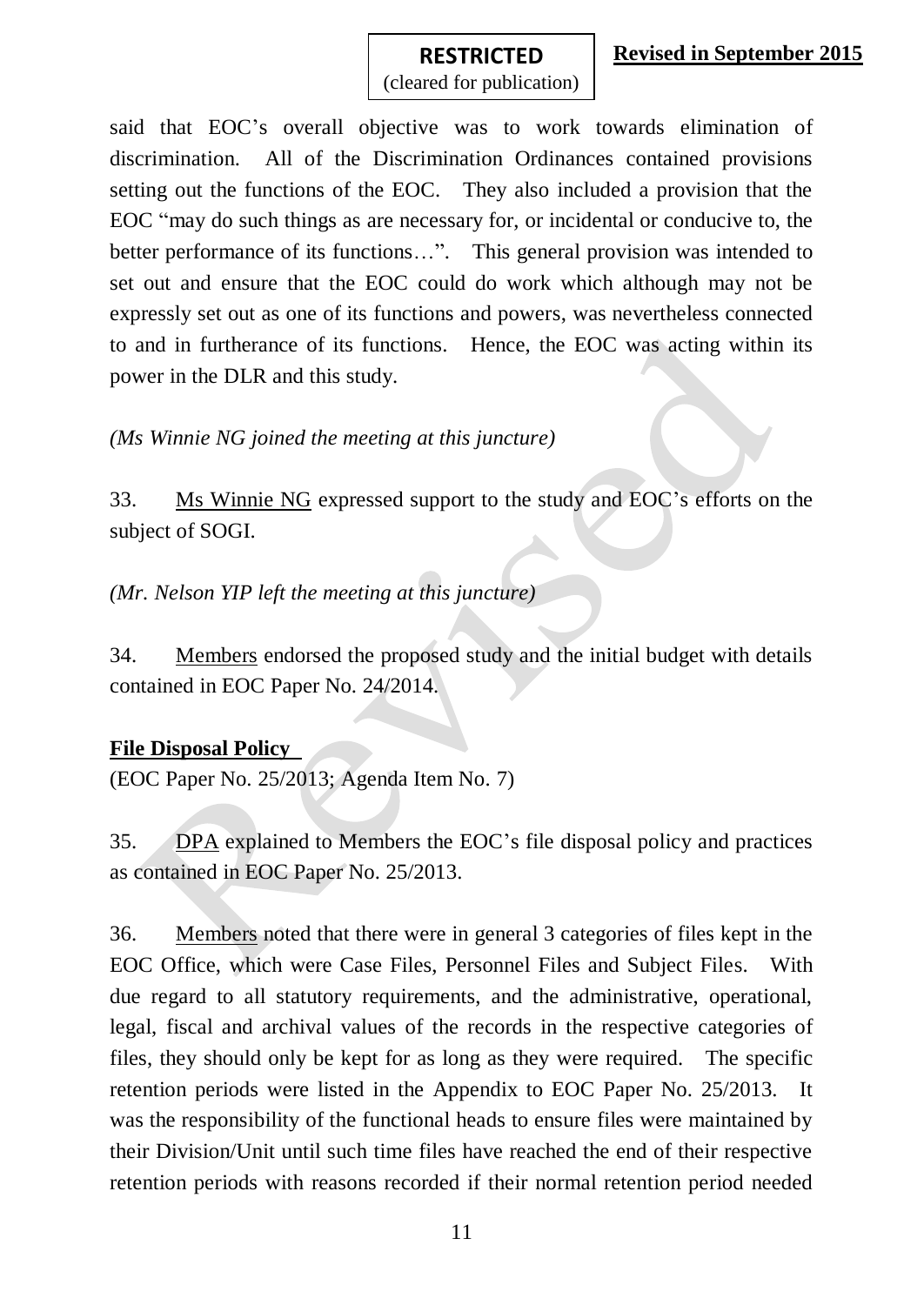# **RESTRICTED RESTRICTED**

(cleared for publication)

to be extended. For records in Case Files, including both the complaints handling and legal functions, following a review, the retention period was recently shortened from 10 years to 7 years from the close of case.

37. Members noted that the Office would conduct reviews on the retention periods of file records as and when necessary balancing operational efficiency and the costs incurred in maintaining the file records, and also making reference to the general practice of similar bodies. At the same time, while no destruction so far has been arranged for Subject Files due to their high retention value, in light of EOC's 17 years operational experience, the Office would consider a review to specify a retention period for such files. If Members had any views and advice on the EOC's File Disposal Policy, they were welcome to contact the Office any time.

# **Reports of the Legal & Complaints Committee (LCC), Community Participation & Publicity Committee (CPPC), Policy and Research Committee (PARC) and Administration & Finance Committee (A&FC)**

(EOC Paper No. 26/2013; Agenda Item No. 8)

38. Members noted EOC Paper No. 26/2013 which presented important matters raised and decisions made at the meetings of the 4 Committees established under the EOC.

### **Report of EOC's Financial Position as at 31 October 2013**

(EOC Paper No. 27/2013; Agenda Item No. 9)

39. ACCT briefed Members on the salient points contained in EOC Paper No. 27/2013 which reported on EOC's financial position as at 31 October 2013.

40. Members noted that there would be a shortfall of \$4.27M in 2013/14 in the recurrent account. To cover the major portion of increase in office rental and development of the HR & Payroll System, as approved by the EOC Board at the  $100<sup>th</sup>$  meeting held on 21 March 2013, funding would be withdrawn from the EOC's reserve. Ms Susanna CHIU commented that it was unreasonable for the Government not to fund EOC's increase in office rental which was a recurrent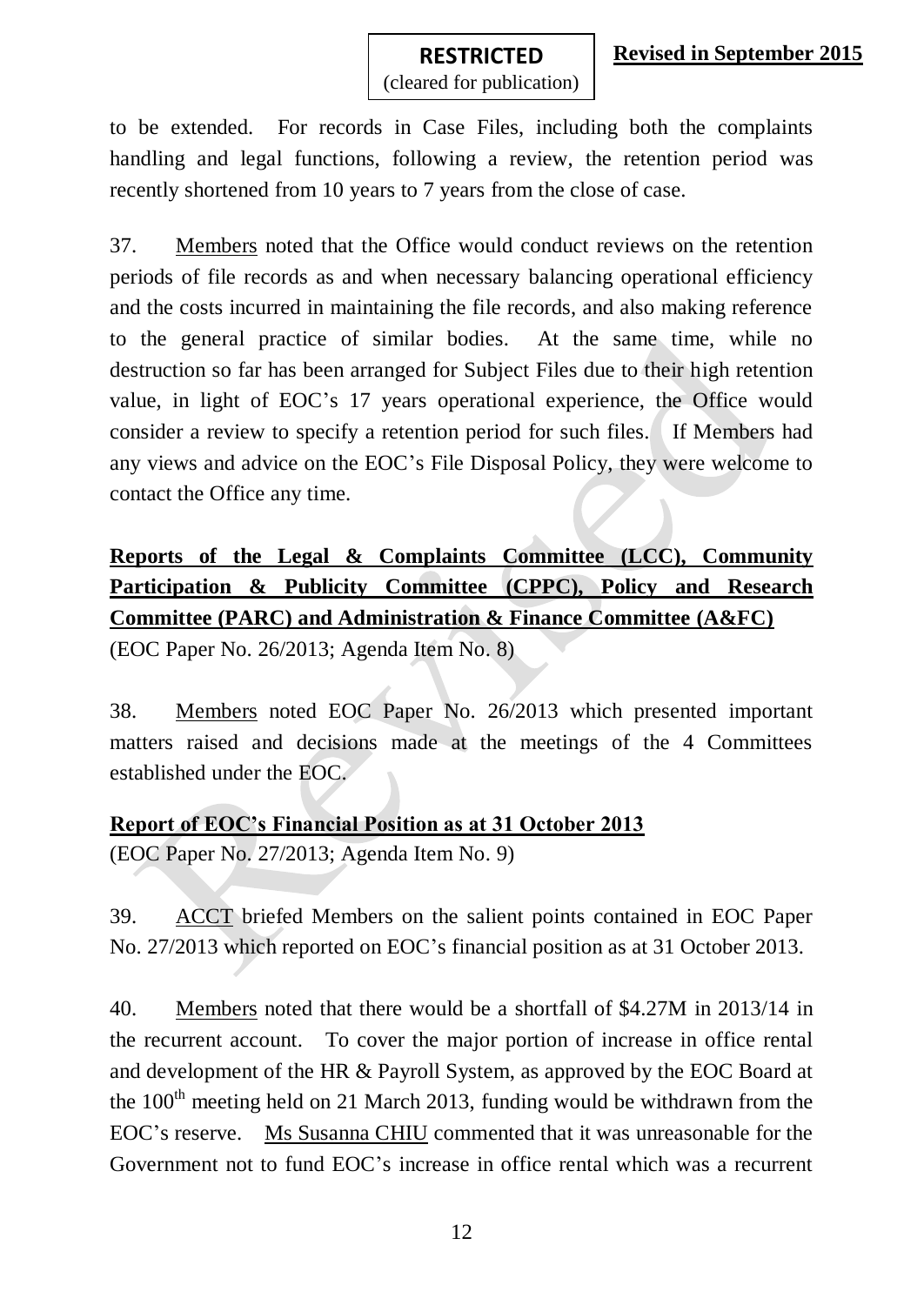(cleared for publication) item and beyond EOC's control. Dr. John TSE remarked that the Office

**RESTRICTED RESTRICTED**

should spend wisely on warranting items regardless of the budget. In response, C/EOC said that if there were warranting items they could be funded by the EOC's reserve account as necessary.

### **Tentative EOC Meeting Schedule for 2014**

(EOC Paper No. 28/2013; Agenda Item No. 10)

41. Members noted the tentative meeting schedule for 2014 as contained in EOC Paper No. 28/2013.

*(Ms Su-Mei THOMPSON left the meeting at this juncture)*

### **VI. Any Other Business**

# **Frequency of Policy and Research Committee (PARC) Meetings**

42. C/EOC reported that at the December meeting of the Policy and Research Committee (PARC), Members had agreed to change the frequency of its regular meetings from once every two months to three months. Members had earlier been notified of this proposed change. The Meeting agreed to the change. The relevant terms of reference of the PARC would be revised accordingly.

# **Brief Report on Attendance at the Asia Pacific Forum (APF)'s Annual Meeting and Biennial Conference**

43. C/EOC briefly reported on the issues discussed and points shared at the APF's Annual Meeting and Biennial Conference which was also attended by Ms Susanna CHIU and Mr. Michael CHAN. Members noted that the issues discussed included in the main how National Human Rights Institutions (NHRIs) should act as human rights defender; NHRIs engagement with the civil society on good practices and collaborations in working towards a peaceful transition to democracy; how NHRIs promote and protect human rights of women and girls, prevent the use of excessive force by Police and Security Forces and the rights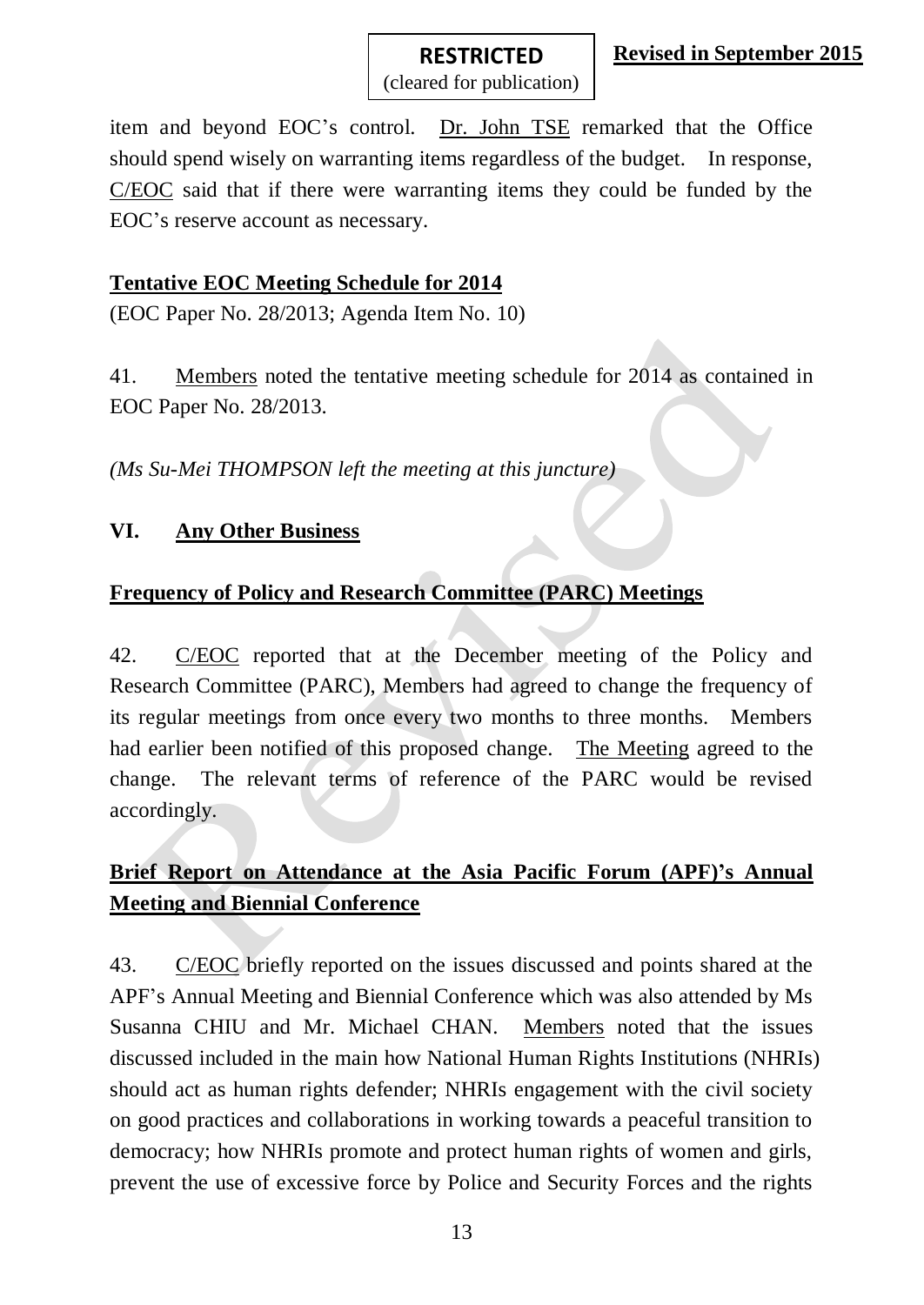of women in political and democratic reform.

44. In summary, both C/EOC and Ms Susanna CHIU considered it beneficial to attend this function as it provided an opportunity to share information on issues of common concern. The issues discussed on this occasion related more to the transition towards democracy of the developing countries and enhanced EOC's understanding of the different human rights issues in other parts of the world. The EOC also had the opportunity to explain EOC's work and achievements at the meeting. As EOC was not a "national" body per se, which was a requirement for APF membership, the question of whether to apply for the membership would be given consideration at an appropriate time.

# **Draft Submission to the Government on a Gender Recognition Ordinance** (EOC Paper No. 29/2013 tabled, Agenda Item No. 11)

45. LC4 briefed Members on the salient points contained in EOC Paper No. 29/2013 on the Draft Submission to the Government on a Gender Recognition Ordinance tabled at the meeting.

46. As matters involved in the subject were quite complex, C/EOC requested Members to study the draft submission carefully and provide their views to the Secretariat in due course. Having collected views from Members, the Office would arrange meetings with the relevant government officials to present to them the EOC's submission.

[Post-meeting note: C/EOC had a discussion with the relevant government official of the CMAB and was informed that there would be an announcement from the Government regarding the approach to the Gender Recognition Ordinance soon and the EOC would be consulted on the topic. The EOC had requested for a meeting with the relevant government officials to discuss on this subject. The EOC's submission would be officially filed after the Government's announcement and EOC's presentation to the relevant officials, which would take into account the public's views on this subject.]

47. As Christmas and the New Year were approaching, C/EOC wished